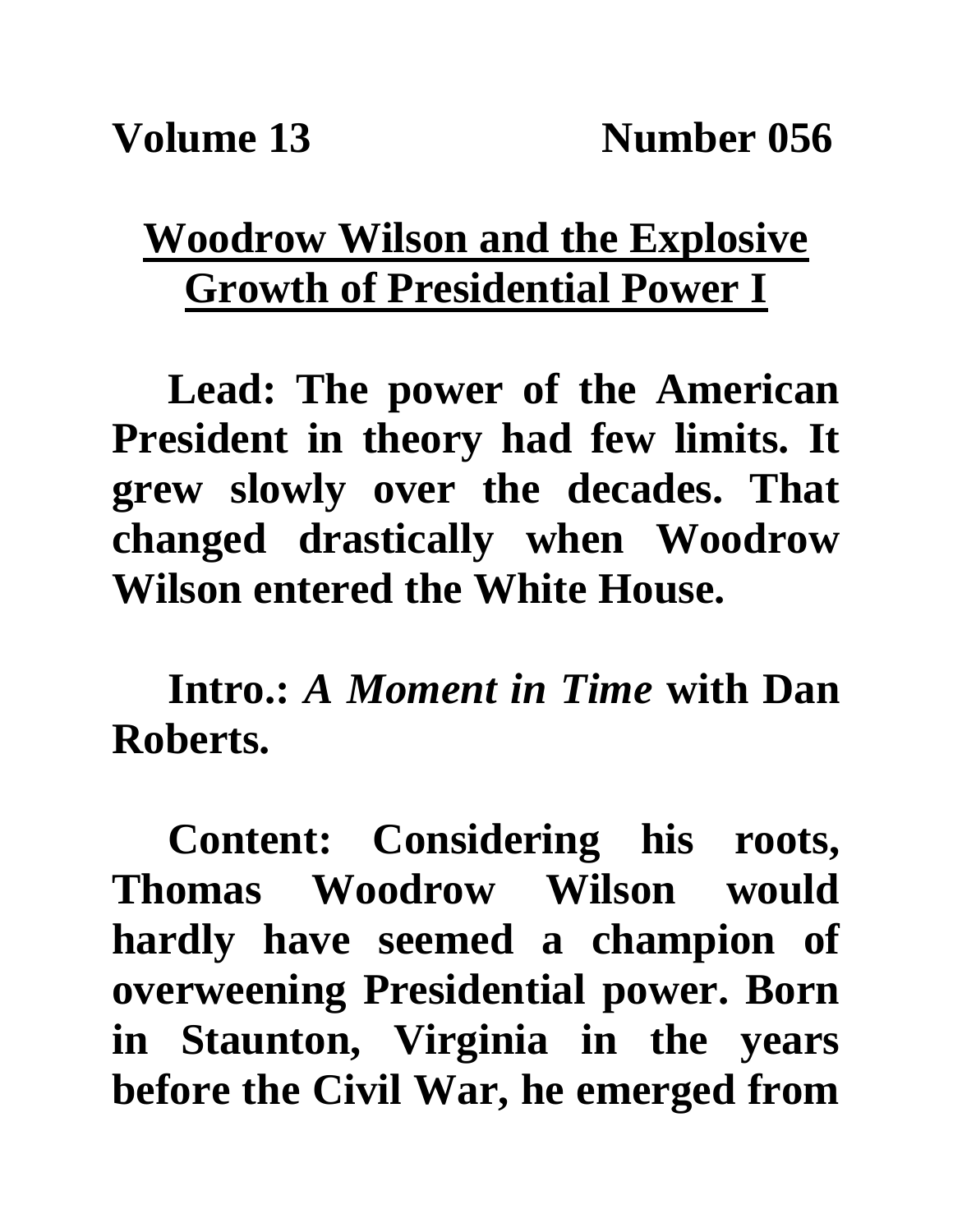**the Jefferson/Jackson tradition which placed high value upon state sovereignty, limited government, and confirmed trust in the wisdom of the people and its representatives in Congress.** 

**Yet, his father was a minister and Wilson came to his majority out of the strict Calvinism of Old School southern Presbyterianism. He was attracted to progressive reform politics, but because of his religious inclinations, by adulthood heavily modified by liberal Christianity, he assumed any human progress was a gift from God. He also approached his politics with a sense of divine mission with an unfortunate and attending disdain of any who opposed him.**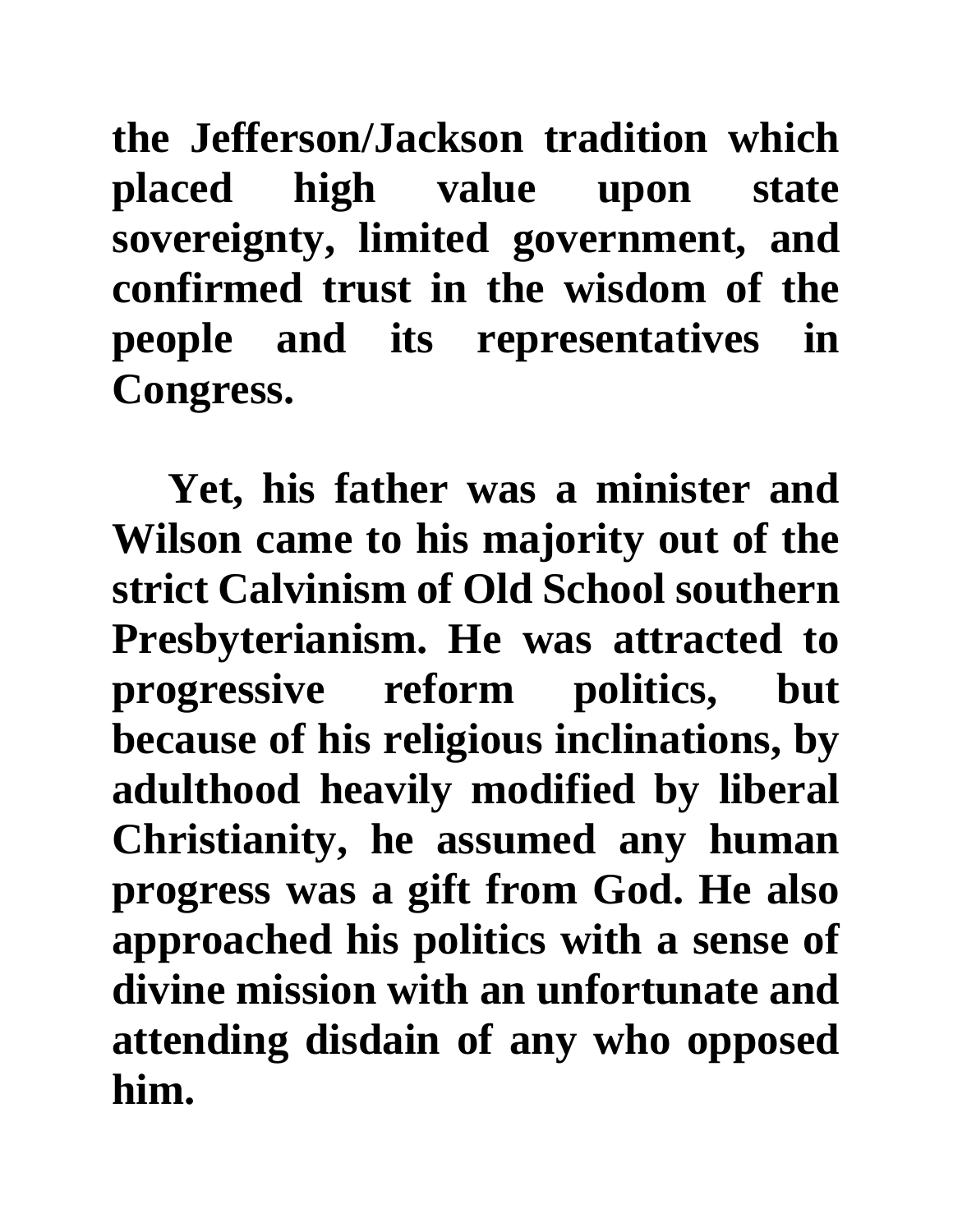**Early in his academic career he reflected a clear Jeffersonian bias. Writing in his first book,** *Congressional Government* **(1885), Wilson suggested that the role of the President was mere administrator, that real Federal power was exercised in congressional committees and by Congress. His thinking obviously had begun to change by the time politics was exerting its siren call after the turn of the 20th Century. In** *Constitutional Government in the United States* **(1908) Wilson declared that "the president is at liberty …to be as big a man as he can…if Congress be overborne by him, it will be…only because the President has the nation behind him and Congress does not."**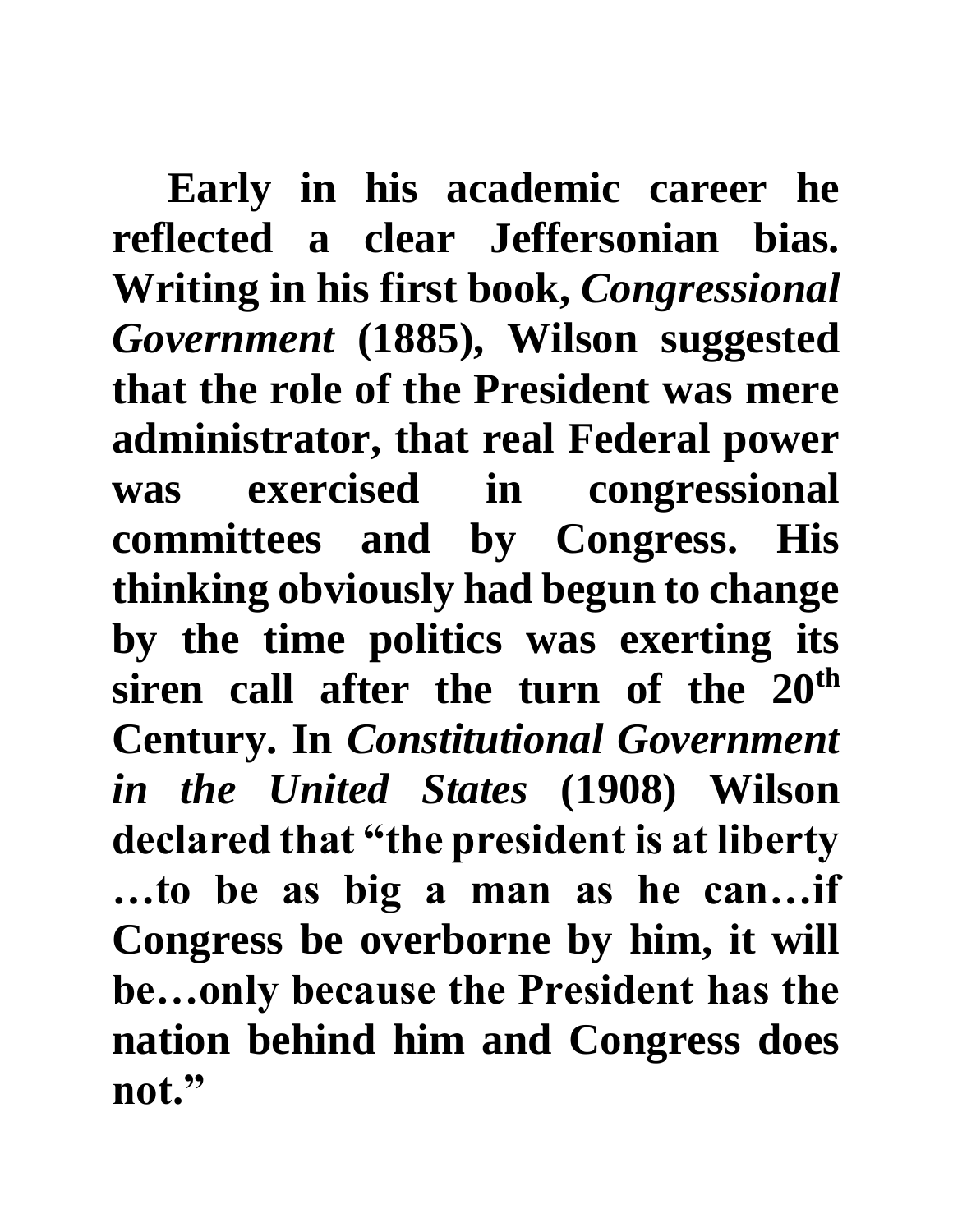**Perhaps in part because he was a minority President, elected with less than a popular majority because of divisions in Republican ranks, Wilson made increasingly extravagant claims of power for the executive branch over all domestic and foreign affairs, and claimed the right to directly influence the legislative process.** 

**In a sense, Wilson was also reaching out to the American people, circumventing congress and reaffirming a presidential connection with the citizenry. He saw himself as the chosen voice of the entire people, granted power approaching the absolute to carry out their mandates. He was the first president to hold**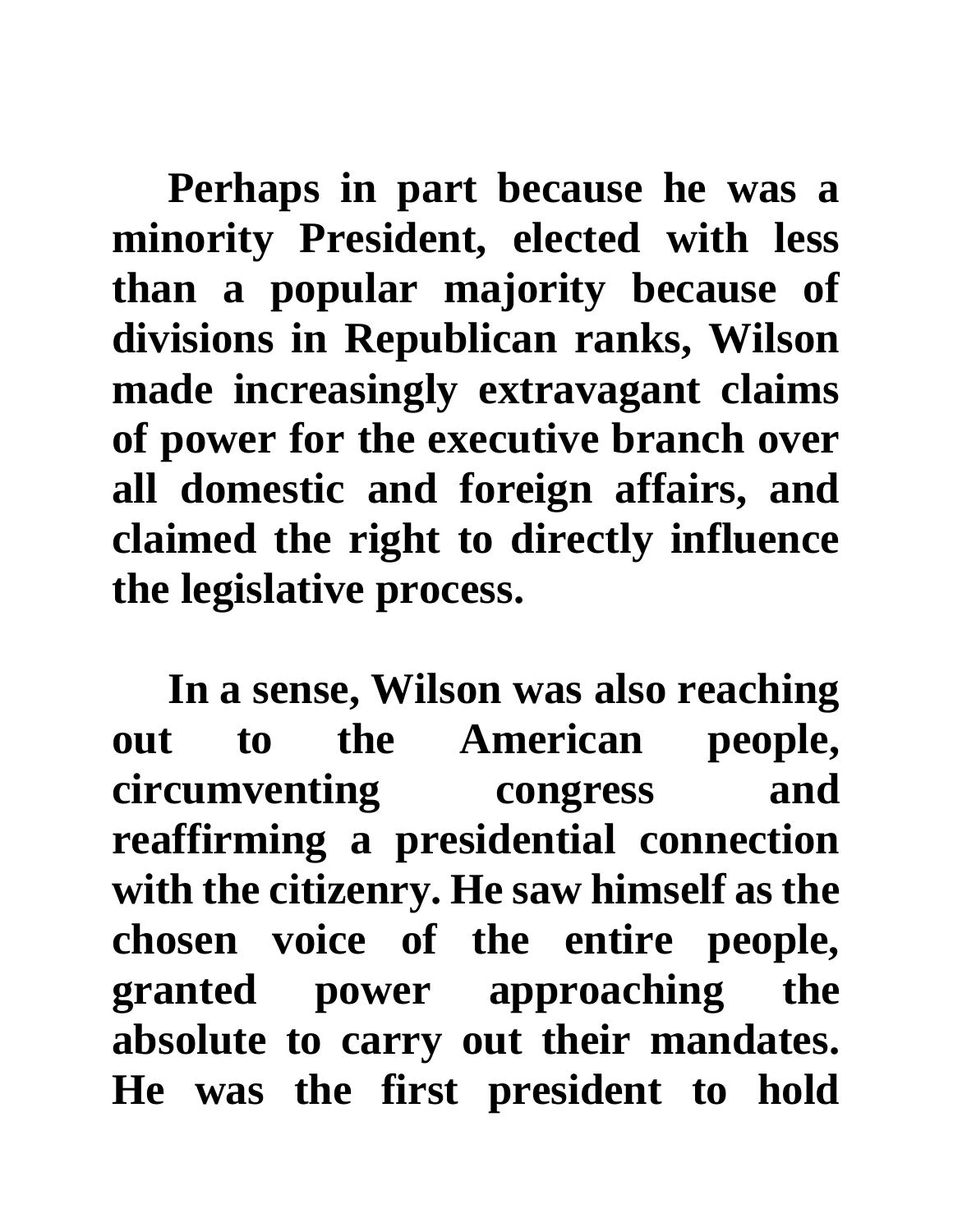**regular press conferences, and reestablished the practice of delivering messages personally before Congress, a tradition that had fallen out of use since the days of Washington and Adams.** 

**Wilson's brother-in-law summed up the president's theory of American government as this: "because democracy is free, it is the more necessary to be** *led***. His faith in the people has never been a faith in the supreme** *wisdom* **of the people, but rather in the capacity of the people to be led right by those whom they elect and constitute their leaders." This elitist inclination had momentous consequences once the nation was drawn into World War I.**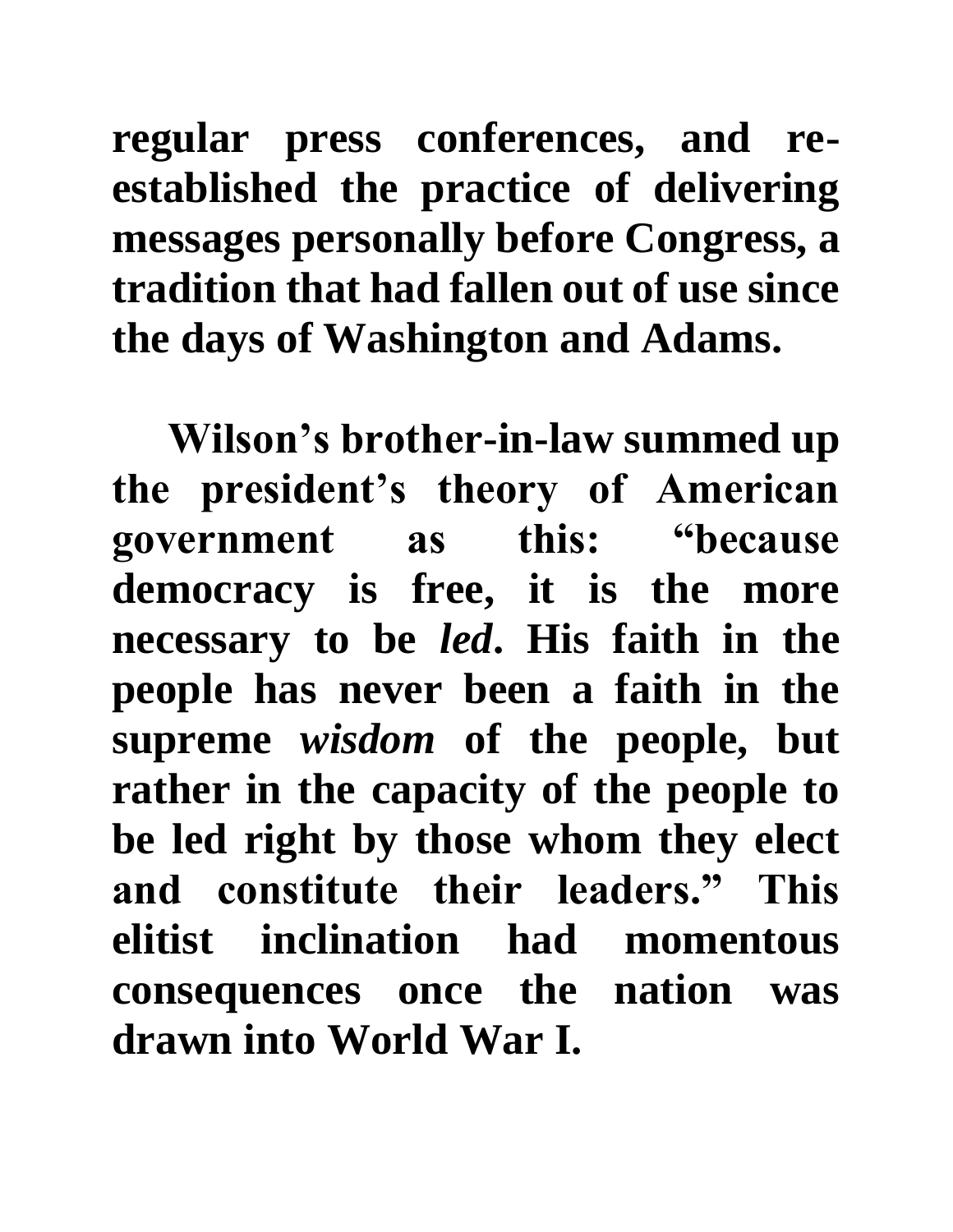## **Next time: Warlord. Research assistance by Timothy Litzenberg.**

## **At the University of Richmond, this is Dan Roberts.**

## **Resources**

- **Barry, John M.** *The Great Influenza.* **New York, NY: Penguin Books, 2005.**
- **Clements, Kendrick.** *Woodrow Wilson: World Statesman***. Boston, MA: Twayne Publishers, 1987.**
- **Heckscher, August.** *Woodrow Wilson***. New York, NY: Charles Wilson, 1991.**
- **Johnson, Donald. February 1962. "Wilson, Burleson, and Censorship in the First World War."** *The Journal of Southern History***, 28.1: 46-58.**
- **Kohn, Stephen.** *American Political Prisoners; Prosecutions under the Espionage and Sedition Acts***. Westport, CT: Praeger, 1994.**
- **Wilson, Woodrow.** *Congressional Government: A Study in American Politics.* **Boston, MA: Houghton, Mifflin, 1885.**